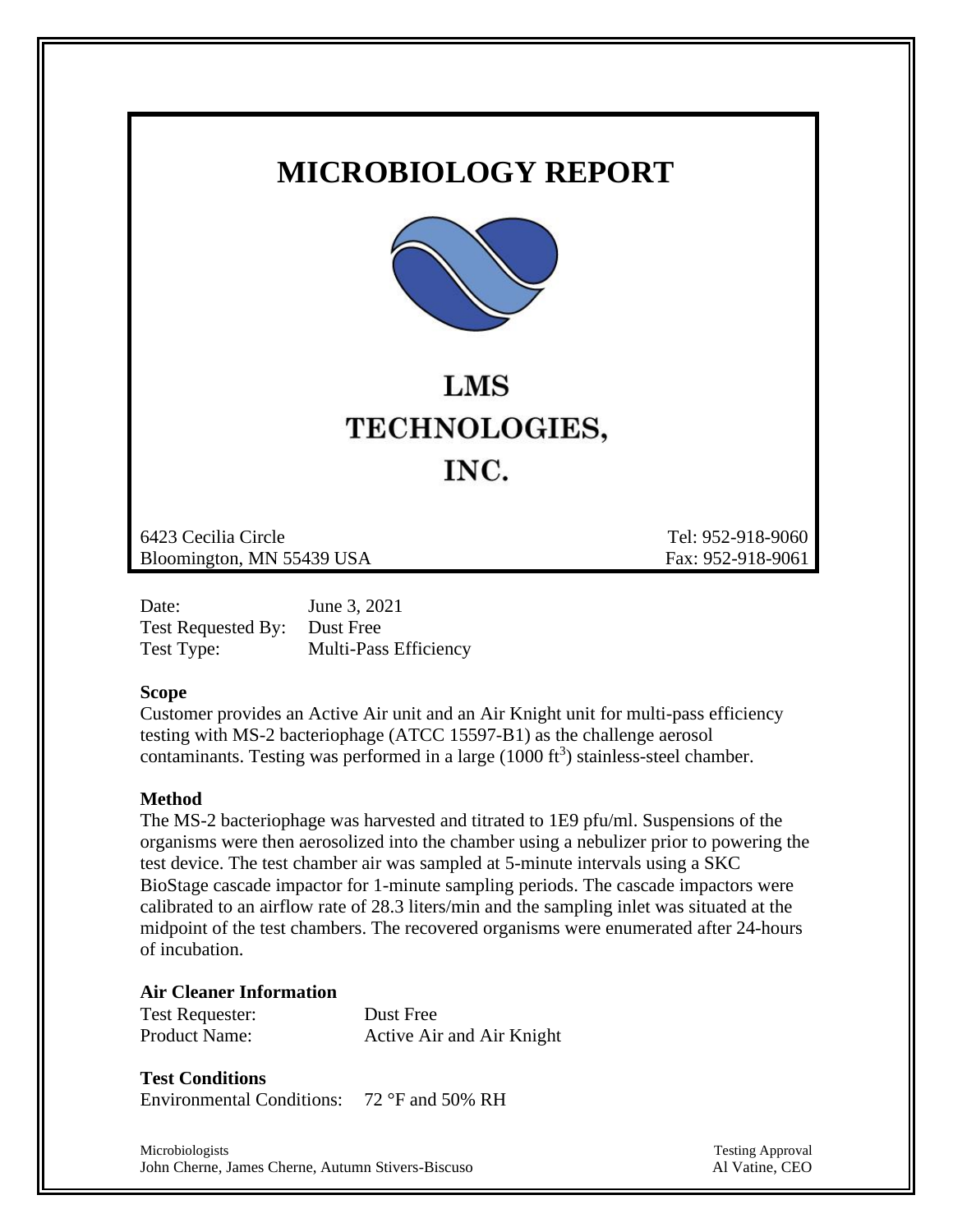#### **Equipment**

1000 ft<sup>3</sup> Stainless-Steel Test Chamber SKC BioStage Single-Stage Impactors TSI Scanning Mobility Particle Sizer (SMPS) 3938



**Figure 1. Test chamber**



**Figure 2. Active Air unit**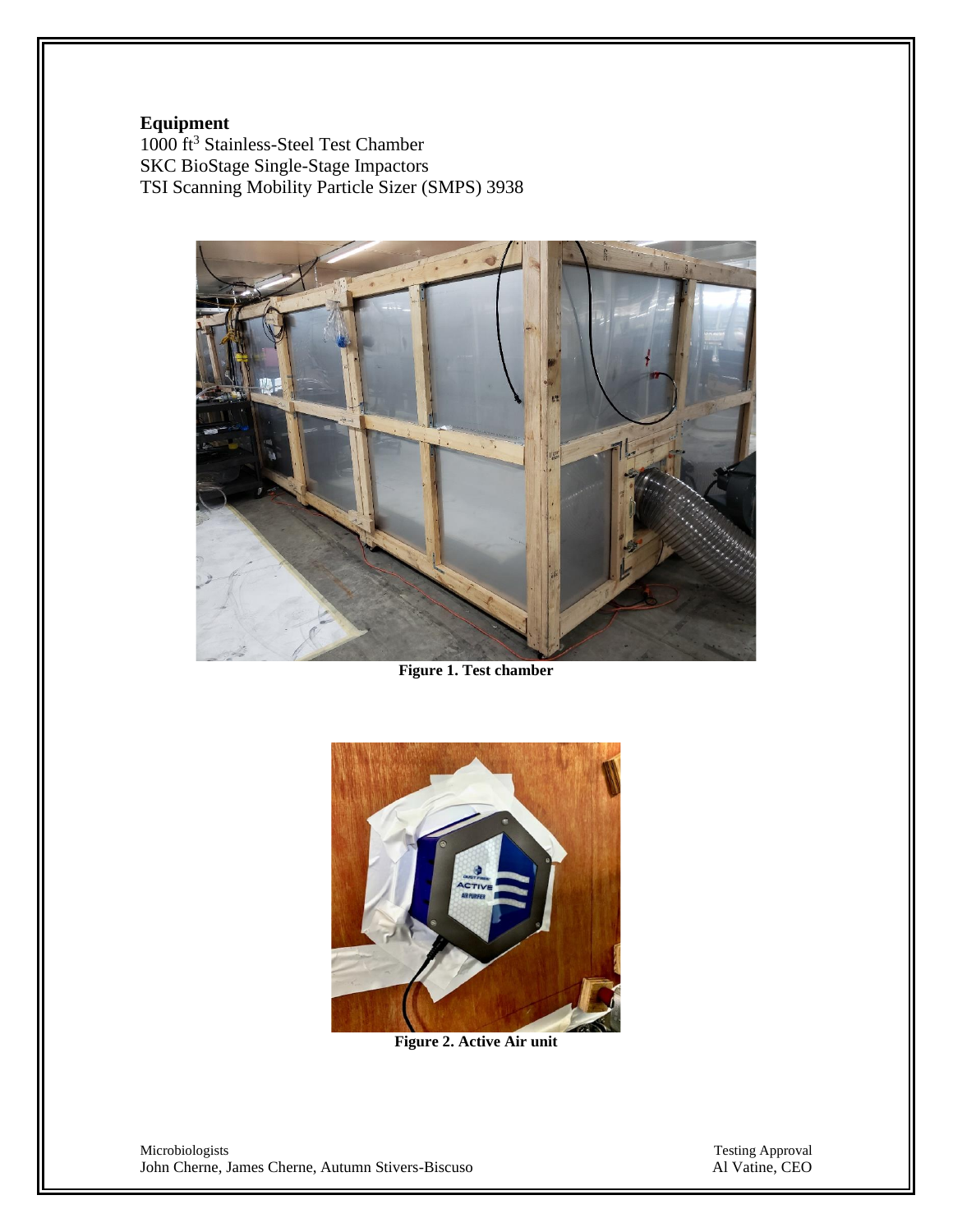

**Figure 3. Air Knight unit**

#### **MS-2 Removal Efficiency Formula**

The corrected removal efficiencies for both units uses the natural decay data from time=0 as follows:

Corrected Removal Efficiency =  $1 - \left(\frac{Device P FU_{t=x}}{Devise P EU}\right)$  $\frac{DevicePFU_{t=x}}{DevicePFU_{t=0}} * \frac{EmptyPFU_{t=0}}{EmptyPFU_{t=x}}$  $EmptyPFU_{t=x}$ ) (Equation 1)

|            | Positive-Hole Corrected MS-2 PFU |                   |                        |  |
|------------|----------------------------------|-------------------|------------------------|--|
| Time (min) | <b>Natural Decay</b>             | <b>Active Air</b> | Removal Efficiencies % |  |
|            | 664.3                            | 691.5             | N/A                    |  |
| 5          | 562.6                            | 414.2             | 29.3                   |  |
| 10         | 512.8                            | 304.2             | 43.0                   |  |
| 15         | 481.6                            | 233.7             | 53.4                   |  |
| 20         | 523.8                            | 128.6             | 71.0                   |  |
| 30         | 354.2                            | 63.8              | 82.7                   |  |
| 45         | 173.8                            | 34.4              | 81.0                   |  |
| 60         | 154.2                            | 13.2              | 91.8                   |  |

| Table 1. MS-2 PFU Removal Efficiency Results (Average of 3 Samples) |  |  |  |
|---------------------------------------------------------------------|--|--|--|
|                                                                     |  |  |  |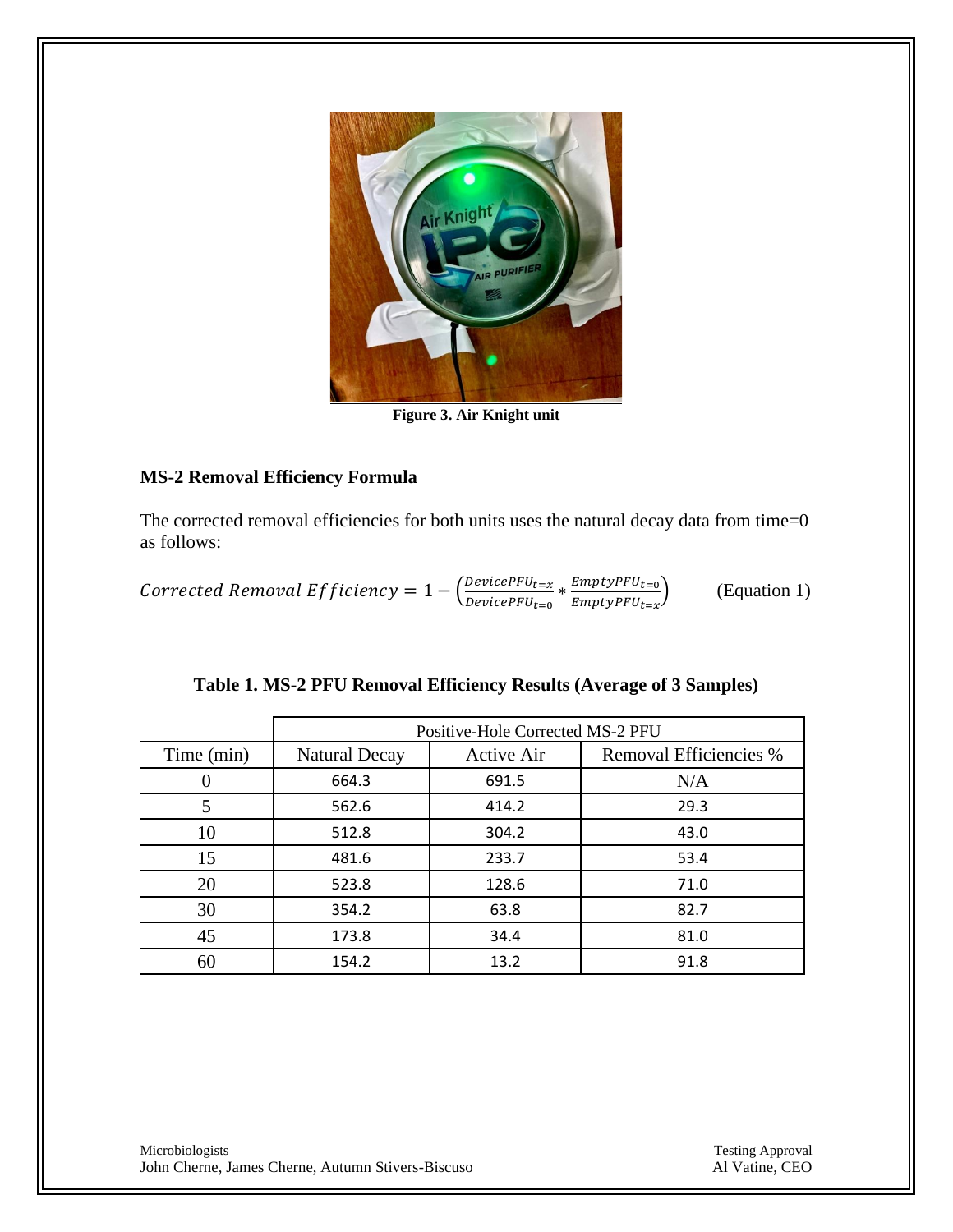|            | Positive-Hole Corrected MS-2 PFU |            |                        |  |
|------------|----------------------------------|------------|------------------------|--|
| Time (min) | <b>Natural Decay</b>             | Air Knight | Removal Efficiencies % |  |
|            | 664.3                            | 614.8      | N/A                    |  |
| 5          | 562.6                            | 379.2      | 27.2                   |  |
| 10         | 512.8                            | 344.6      | 27.4                   |  |
| 15         | 481.6                            | 279.3      | 37.3                   |  |
| 20         | 523.8                            | 149.9      | 69.1                   |  |
| 30         | 354.2                            | 89.2       | 72.8                   |  |
| 45         | 173.8                            | 38.8       | 75.9                   |  |
| 60         | 154.2                            | 29         | 79.7                   |  |

These results are plotted in the following graph. MS-2 PFU losses follow the exponential decay function:

$$
C_{t_i} = C_i e^{-kt_i}
$$
 (Equation 2)

where  $C_{ti}$  is the PFU at time  $t_i$ ,  $C_i$  is the PFU at time = 0 minutes,  $k$  is the decay rate constant, and *t<sup>i</sup>* is the time. The decay rate constant is then found from the slope of the  $ln[C_i/C_i]$  vs. t<sub>i</sub> curve:

$$
\ln \frac{c_{t_i}}{c_i} = -kt_i + b \qquad \text{(Equation 3)}
$$

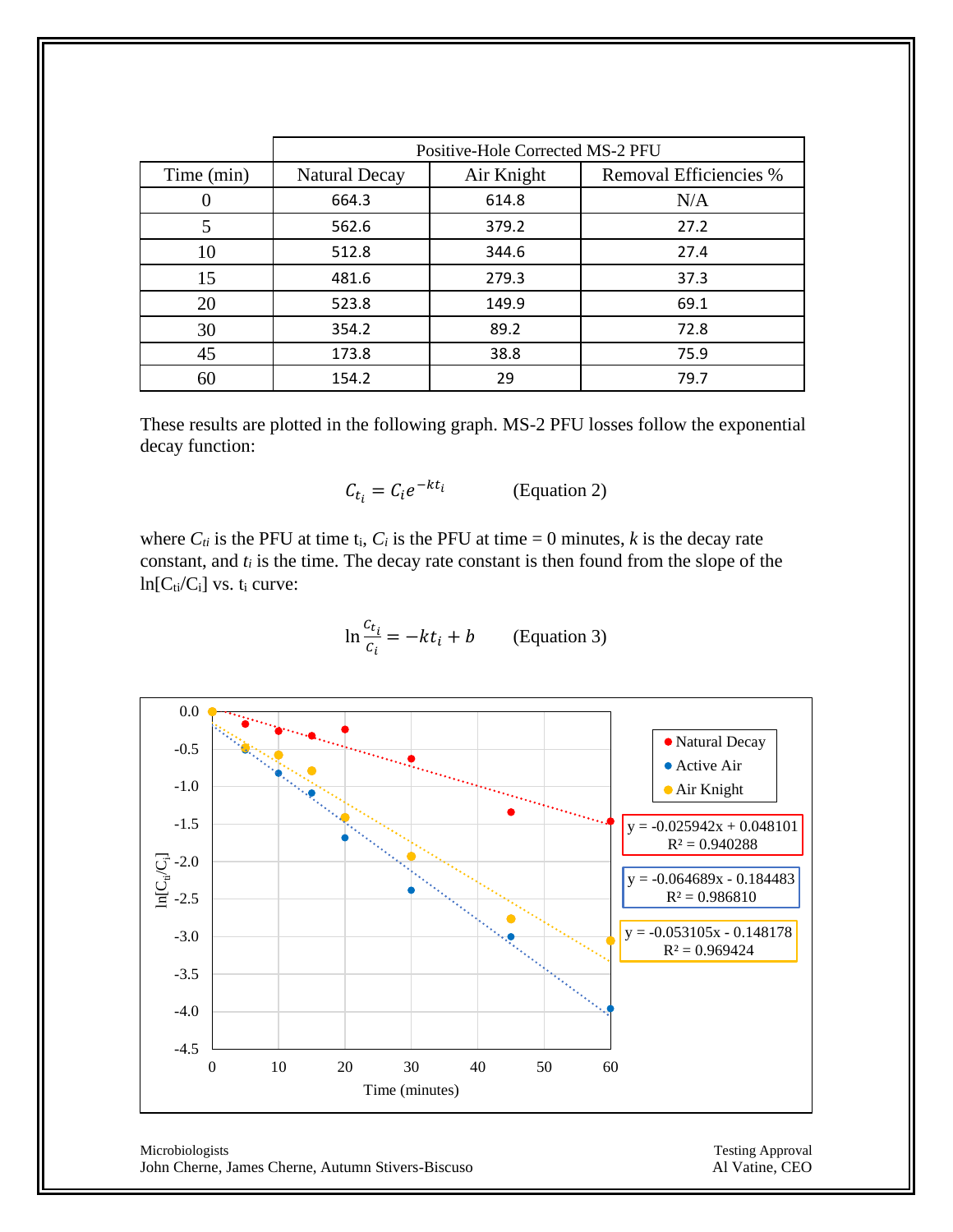Using Equation 4, the CADR virus calculation based on cumulative viral particle number concentration is as follows:

| $\mathcal{C}ADR = V(k_{device} - k_{natural\_decay})$<br>(Equation 4)                          |              |
|------------------------------------------------------------------------------------------------|--------------|
| $\text{CADR}_{\text{viral count}} = 1000 \text{ft}^3 (0.064689 - 0.025942) = 38.7 \text{ cfm}$ | (Active Air) |
| $\text{CADR}_{\text{Viral count}} = 1000 \text{ft}^3 (0.053105 - 0.025942) = 27.2 \text{ cfm}$ | (Air Knight) |



MS-2 with Active Air Unit at 0 time and 60 minutes



Natural Decay of MS-2 at 0 time and 60 minutes